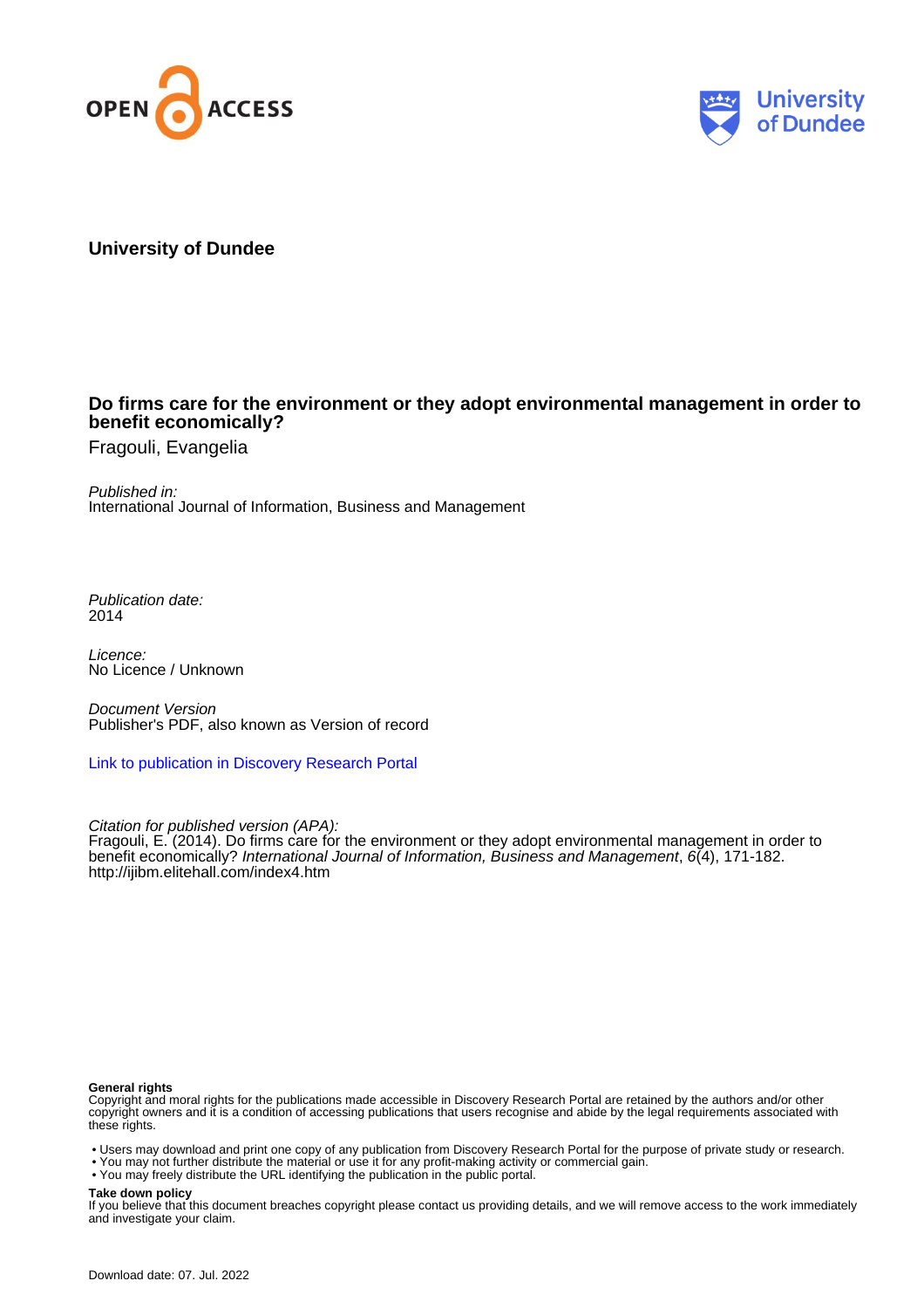

# **Do firms care for the environment or they adopt environmental**

# **management in order to benefit economically?**

**Fragouli Evangelia** (University of Dundee)

#### **Abstract**

Since the dawn of the industrial age, the goals of economic growth and environmental quality have recurrently been at odds (Florida and Davison, 2001). In the last 10 years, a radical change has come about in management's views on pollution, the need for pollution reduction and better environmental management (Melnyk, Sroufe and Calantone, 2003). Firms are becoming "leaner and greener" at the same time (Florida 1995; Atlas and Cline 1999 as cited in Florida and Davison, 2001). These companies are motivated not only by altruistic concerns, but also by a bottom-line quest to increase profits, productivity, and performance by reducing waste and emissions (Florida and Davison, 2001). This paper provides an overview of the determinants of the adoption of environmental management systems and concludes that EMS are effective management tools enabling firms to better anticipate and proactively address potential environmental risks.

**Key words:** firms, environment, management

#### **1 .Introduction**

Environmental quality has many dimensions. Our lives are affected by the air we breathe, the water we drink, the diversity of species with which we come into contact, and the beauty we observe in nature (Grossman and Krueger, 1995). The productivity of our resources in producing goods and services is influenced by climate, the nutrients in the soil, and rainfall (Grossman and Krueger, 1995).

 There has been an increasing interest towards corporate activities aimed at reducing or eliminating the waste created during the production, use and/or disposal of a firm's products (Hahn and Stavins, 1991). Around the world, many companies are moving to adopt advanced environmental practices that amplify both their environmental performance and their competitiveness (Florida and Davison, 2001). Environmental management takes place in a setting of perpetual change (Bonnicksen 1991 as cited in Selin and Chavez, 1995). Managers must adjust to a host of ecological, political, economic, and social forces that affect how a resource will be managed (Selin and Chavez, 1995).

 Even though some policy makers would claim that the singular objective of environmental regulation is to protect environmental quality, the decision problem actually faced by policy makers is more complex, involving tradeoffs among multiple objectives and real and frequently binding constraints (Hahn and Stavins, 1991). Economic perspectives play important role in both the selection of goals and the selection of means (Hahn and Stavins, 1991).

#### **2. The contribution of the International Standard Organization ( ISO) 14001**

The International Standard Organization (ISO) answered back to the calls to address the field of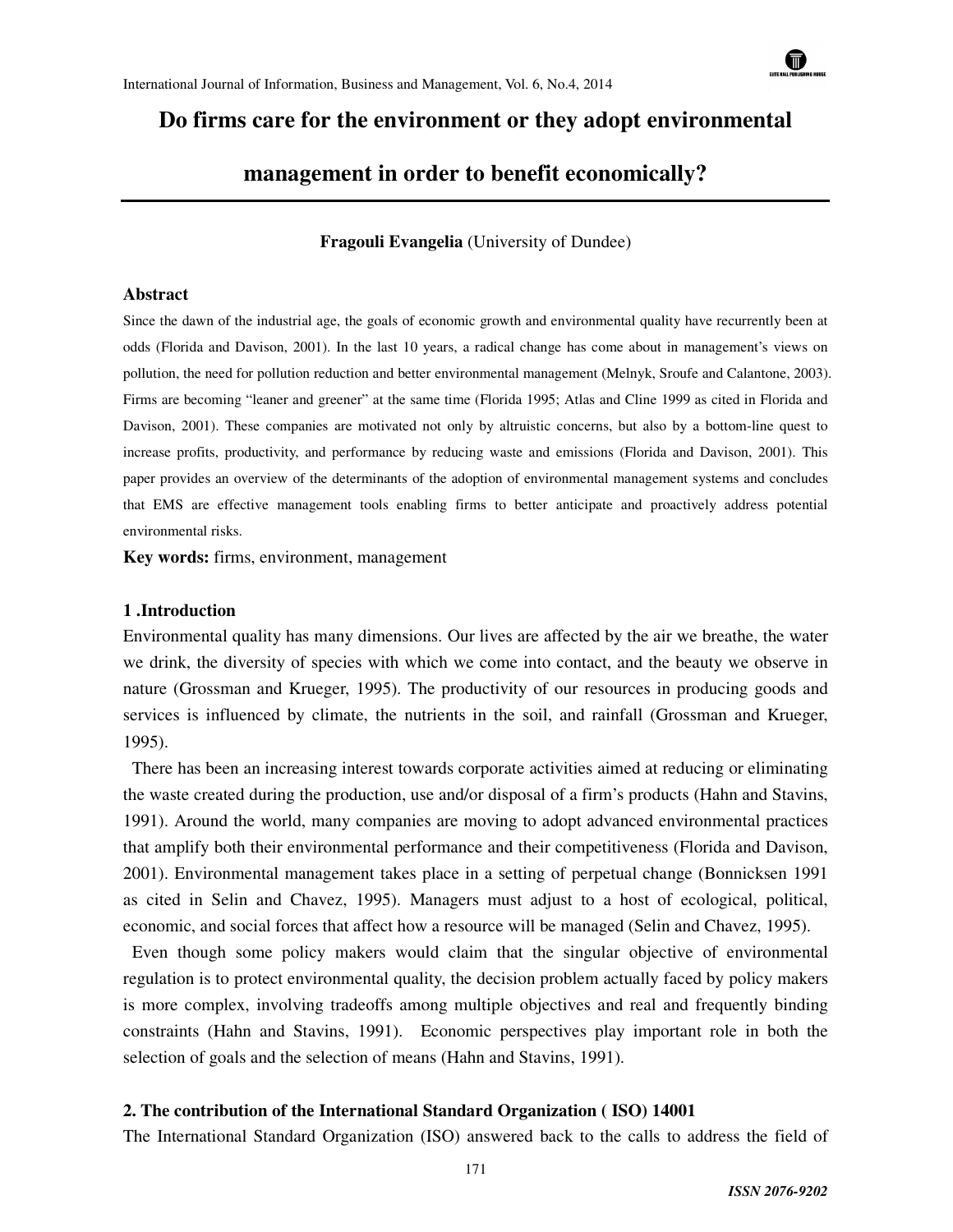

environmental law and pollution that were made at the occasion of the Rio Agreement (1993) and the GATT Uruguay Round Ministerial Decision on Trade and the Environment

(1994) (Delmas, 2002). Therefore the ISO established the Strategic Advisory Group on the Environment (SAGE) to determine whether an international environmental management standard could 'promote a common approach to environmental management, enhance an organization's ability to attain and measure improvements in environmental performance, and facilitate trade and remove trade barriers' (Tibor and Feldman, 1996 as mentioned in Delmas, 2002).In September of 1996, the ISO 14001 certification standards for environmental performance were adopted (Melnyk, Sroufe and Calantone, 2003). The ISO 14001 was promoted as the standard that would replace the numerous and often conflicting sets of criteria found in various countries (Melnyk, Sroufe and Calantone, 2003). Instead of focusing on outcomes such as reduced pollution this standard focused on the processes involved in the creation, management, and elimination of pollution (Melnyk, Sroufe and Calantone, 2003).

It was actually a set of guidelines for developing systems and practices in six environmental sectors (Delmas, 2002). The Series was divided into six sections, which included: ISO standards 14001 and 14004 (Environmental Management Systems); ISO standards 14010 to 14012 (Environmental Auditing); ISO standards 14020 to 14025 (Environmental Labeling); ISO standard 14031 (Environmental Performance Evaluation); ISO standards 14040 to 14043 (Life Cycle Assessment); ISO standard 14060 (Environmental Aspects in Product Standards) (Delmas, 2002).

 ISO 14001 may be voluntary but not free (Delmas, 2002). It is recommended that firms will invest in ISO 14001, if they perceive that the benefits of certification will outweigh its costs (Delmas, 2002). European companies benefited from a very favorable institutional environment towards ISO 14001(Delmas, 2002). European governments have encouraged the adoption of environmental management standards by setting up a trusted certification system and providing technical assistance to potential adopters (Delmas, 2002). On the contrary, U.S. firms faced an unfavorable institutional environment with a lack of regulatory commitment to environmental management standards. U.S. companies are fearful of the certification process which lays their performance open to public scrutiny (Delmas, 2002).

In fact the ISO 14001 provides the basic framework for the establishment of an Environmental Management System (EMS) that can be audited and certified (Delmas, 2002). The main reason for the creation of ISO 14001 was that its worldwide acceptance should facilitate international trade by harmonizing otherwise diffuse environmental management standards and by providing an internationally accepted blueprint for sustainable development, pollution prevention, and compliance assurance (Delmas, 2002). ISO 14001 is an example of harmonized procedural standards where all nations should eventually adopt similar environmental management systems and procedures (Delmas, 2002). Developing ISO 14001 as an international standard for EMS is a clear consequence of globalization (Delmas, 2002).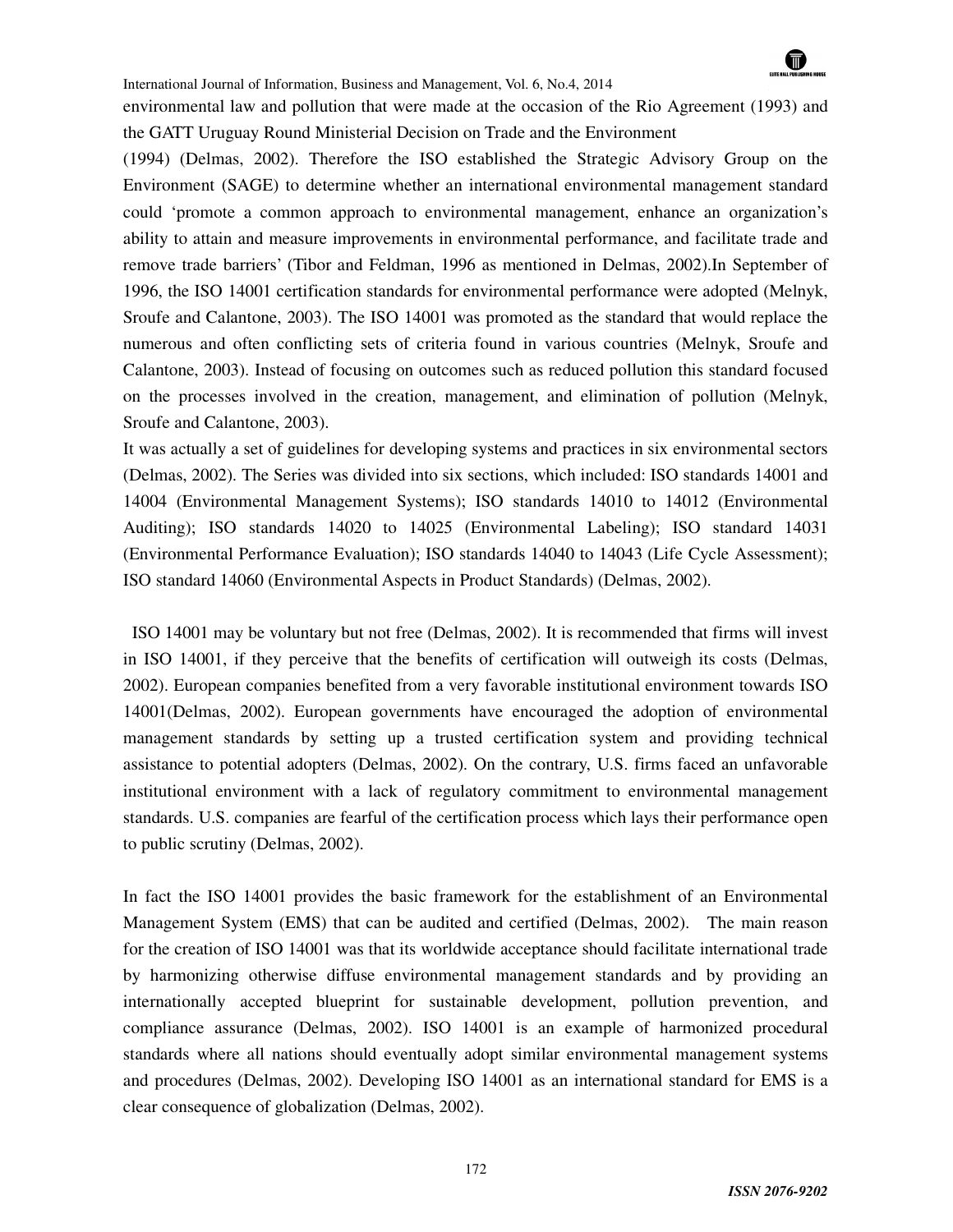

#### **3. Environmental Management System (EMS)**

#### **3.1 Definition**

But what exactly is an environmental management system (Melnyk, Sroufe and Calantone, 2003)? EMS is one of the tools an organization can use to implement an environmental policy (Delmas, 2002). EMS illustrate an extension of the core principles of total quality programs to managing the environment (Florida and Davison, 2001).In other words EMS can be described as the systematic application of business management to environmental issues (Florida and Davison, 2001).In particular it involves the formal system and database which integrates procedures and processes for the training of personnel, monitoring, summarizing, and reporting of specialized environmental performance information to internal and external stakeholders of the firm (Melnyk, Sroufe and Calantone, 2003).Notably, it consists of 'a number of interrelated elements that function together to help a company manage, measure, and improve the environmental aspects of its operations' (Welford, 1996 as mentioned in Delmas, 2002). The documentation of this "environmental" information is primarily internally focused on design, pollution control and waste minimization, training, reporting to top management, and the setting of goals (Melnyk, Sroufe and Calantone, 2003). An EMS is aiming to develop, implement, manage, coordinate and monitor corporate environmental activities to achieve two goals: compliance and waste reduction (Sayre, 1996). Compliance, for a firm, simply means reaching and maintaining the minimal legal and regulatory standards for acceptable pollution levels for the purpose of avoiding sanctions. For instance, failure to comply can result in increased costs (fines), in extreme situations, issuance of cease and desist orders, and in increased external intervention in day-to-day operations (Melnyk, Sroufe and Calantone, 2003). Apparently, waste reduction goes beyond compliance and focuses a firm's activities on the dramatic reduction of negative environmental impact (Melnyk, Sroufe and Calantone, 2003). EMSs, actually, represent an organizational change within corporations and a self-motivated effort at internalization of environmental concerns into the objectives of the firm (Khanna and Anton, 2002).

#### **3.2 First EMSs in Europe**

The first EMSs implemented in the world The British BS 7750 and the European EMAS were (Delmas, 2002). BS 7750 was the world's first environmental standard, published in the U.K. in March 1992 (Delmas, 2002). While British Standard Institute (BSI) began working on BS 7750, the European Commission was setting up its proposal for an eco-audit scheme: the Environmental Management and Audit Scheme (EMAS) (Delmas, 2002). EMAS was adopted by the Council of Ministers on June 29, 1993 (Council Regulation 1836/93). Because of the fact that EMAS is a regulation, rather than a directive, it immediately binds all EU Member States. Although the European Commission originally intended to pursue mandatory participation, business lobbying successfully prevented this. The EMAS regulation requires that the European Commission reviews the progress of the EMAS no more than five years after adoption. The important difference between EMAS and BS 7750 is that the later does not have the formers' commitment to publish audit findings regarding environmental performance, a disclosure with which companies are often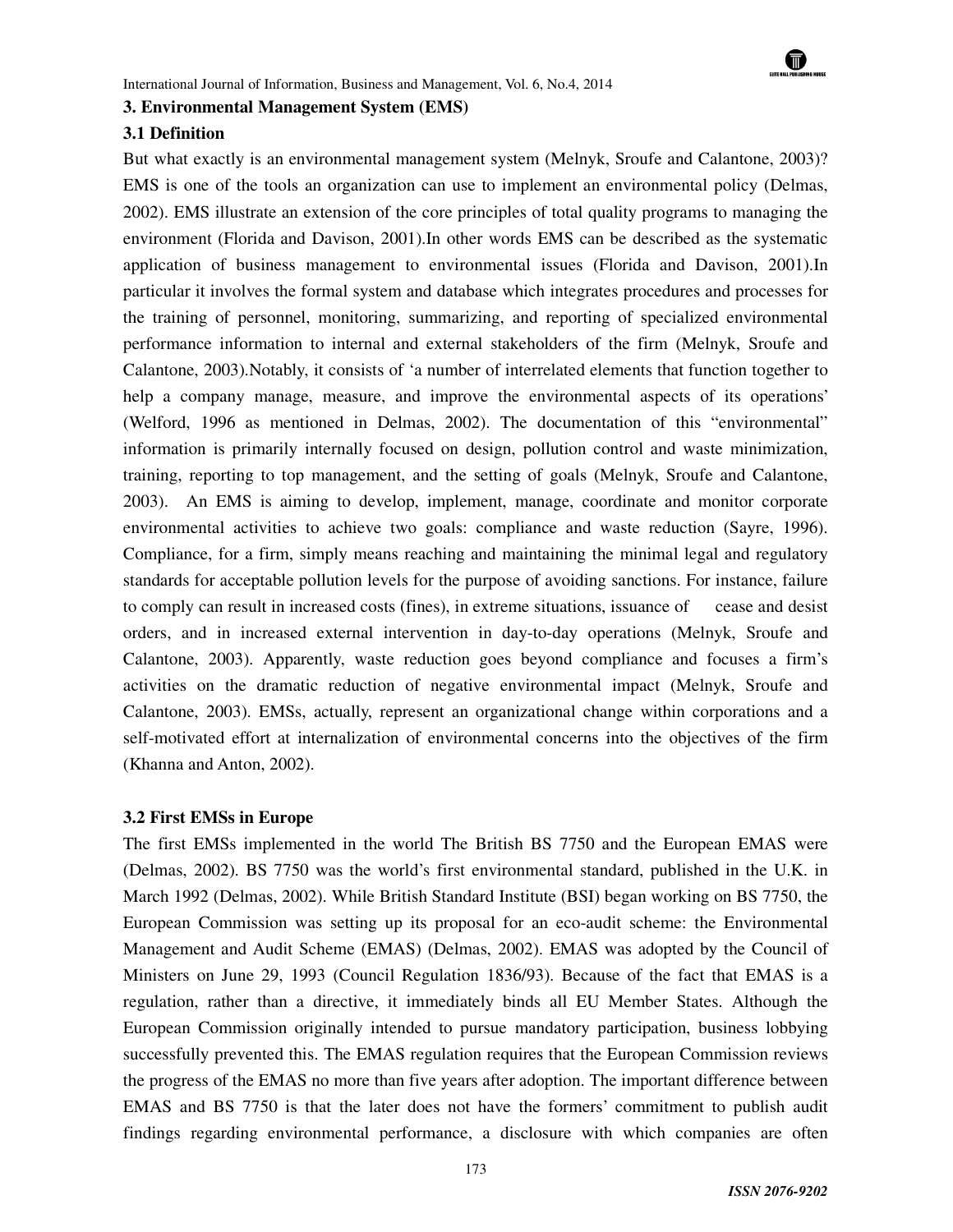# $\blacksquare$

#### International Journal of Information, Business and Management, Vol. 6, No.4, 2014

uncomfortable. It has been suggested that BS 7750 would serve to introduce companies to the EMS techniques, allowing them to cut their teeth on the less publicly scrutinized standards of BS 7750 before moving on to EMAS. The similarity between the two schemes should therefore encourage companies to set up an environmental management system and assess their progress before taking the key step to publication of performance (Gilbert, 1994 as mentioned in Delmas, 2002). Firms with EMSs were granted some regulatory flexibility to EMSs' certified companies (Delmas, 2002).

#### **3.3 Overall benefits for firms as a result of adopting environmental management systems**

The major question is: are they doing this in response to government regulation, to improve their environmental performance, or to be more efficient and competitive (Florida and Davison, 2001)? The data suggests that firms adopt EMS not only for regulatory or environmental reasons but also for business benefits (Florida and Davison, 2001). The three top ranked factors among respondents in a survey conducted by Florida and Davison in 2001 were business-driven: commitment to environmental improvement, corporate goals and objectives, business performance, followed by community relations, state regulations and federal regulations. Moreover some research has analyzed specific factors external to the firm that go beyond regulatory compliance and drive the adoption of environmental strategies such as competitive forces (Aragón- Correa, 1998; Christmann, 2000; Dean and Brown, 1995; Delmas, 2003; Hart, 1995; Nehrt, 1996, 1998; Russo and Fouts, 1997; Sharma and Vredenburg, 1998 as mentioned in Delmas and Toffel, 2004), and pressure from nongovernmental organizations (Lawrence and Morell, 1995 as cited in Delmas and Toffel, 2004).

In particular, the relationship between business performance and environmental improvement has two dimensions (Florida, Atlas and Cline 1999 as mentioned in Florida and Davison, 2001). On the one hand, organizations may adopt environmental innovations in order to reduce costs through improved or more efficient production processes (Florida and Davison, 2001). On the other hand, environmental improvement may also be a byproduct of changes developed to reduce other costs, to improve productivity, and to improve plant performance (Florida and Davison, 2001).Obviously, the EMS plays a critical role in the firm's efforts not only to improve environmental performance but also overall performance (Melnyk, Sroufe and Calantone, 2003). Operations performance, like the environmental options considered, consists of multiple measures (Melnyk, Sroufe and Calantone, 2003). These measures focus on elements of production competence such as lead time, quality and cost, that generate value for the customer and that can create a strategic advantage for the firm (Vickery et al., 1993 as cited in Melnyk, Sroufe and Calantone, 2003). Other attributes involve areas including corporate reputation (Wood, 1991; Pava and Krausz, 1996 as mentioned in Melnyk, Sroufe and Calantone, 2003), the ability to design and deliver better products and service (Sroufe et al., 2000), the ability to reduce waste and the relative costs/benefits associated with the initiatives. In other words, the presence of an EMS allows a firm to evaluate environmental performance against policy, objectives, and performance targets while seeking performance improvements where appropriate (Melnyk, Sroufe and Calantone, 2003). Performance is lowest when EMS is not present, intermediate when EMS is present but not ISO 14001 certified, and highest when EMS is present and ISO 14001 certified (Melnyk, Sroufe and Calantone, 2003).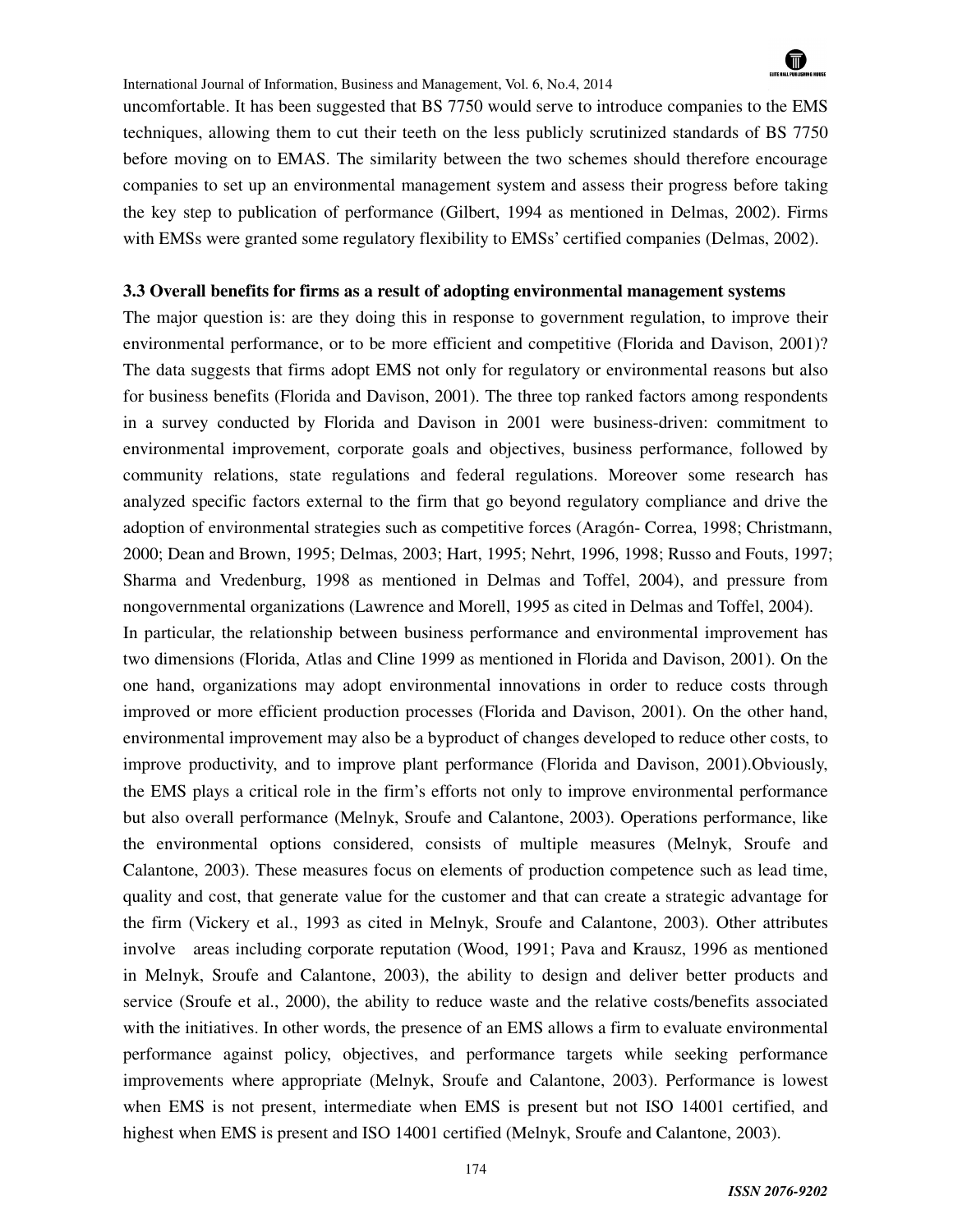

Firms may have lures to voluntarily improve their environmental performance because it can lead to private benefits in the form of direct or indirect payoffs (see Segerson and Li, 1999; Lyon and Maxwell, 1999 as mentioned in Khanna and Anton, 2002). These benefits could emerge from the potential to preempt the threat of mandatory standards (Segerson and Micelli, 1998 as cited in Khanna and Anton, 2002) and to shape future mandatory standards by voluntarily over-complying (Lutz, Lyon and Maxwell, 2000 as mentioned in Khanna and Anton, 2002).Many firms have taken the decision to participate in voluntary programs established by the USEPA such as the 33/50 program (Arora and Cason, 1995,1996; Khanna and Damon, 1999), Green Lights, Waste Wise (Videras and Alberini, 2000) and the Climate Challenge Program in the U.S (Karamanos, 2000) that provide visible benefits to participants through public recognition and technical assistance.

Even though the potentially high costs of compliance with existing and anticipated regulations as well as the threat of liabilities are inducing firms to be more proactive about managing their environmental impacts, these pressures are not as strong as the non-regulatory pressures, from consumers, investors and communities (Khanna and Anton, 2002). Amongst these, it is dependence on capital markets, concerns about public reputation and the adverse effects on it of information about environmental performance and high costs of disposing of waste off-site that provide stronger incentives to adopt a broad-based EMS than consumer pressure and pressure from global competition (Khanna and Anton, 2002). But does stronger environmental performance really lead to better financial performance or is the observed relationship the result of some other underlying firm attribute (King and Lenox, 2008)?In the last 20 years a growing number of researchers have challenged this assumption (King and Lenox, 2008). In the field of industry ecology, scholars argue that there are situations where beyond compliance behavior by firms is a win-win for both the environment and the firm (Nelson 1994; Panayotou and Zinnes 1994; Esty and Porter 1998; Reinhardt 1999 as cited in king and Lenox, 2008). In other words they suggest that firms may be both "green and competitive" (Porter and van der Linde 1995; Reinhardt 1999 as mentioned in King and Lenox, 2008). In fact, many scholars argue that discretionary improvements in environmental performance frequently provide financial benefit (e.g. Hart 1997 as cited in King, Lenox, 2008). There are many ways that improving a company's environmental performance can lead to better economic or financial performance, and not necessarily to an increase in cost (Ambec and Lanoie, 2008). Supporters of a causal link between environmental and financial performance argue that pollution reduction provides future cost savings by reducing compliance costs, increasing efficiency, and minimizing future liabilities (Porter and van der Linde 1995; Reinhardt 1999 as mentioned in King and Lenox, 2008). ). Several studies show that investors react negatively to public disclosures about poor environmental performance reported in the TRI, resulting in significant abnormal stock market returns for firms (Hamilton, 1995; Khanna et al., 1998 as cited in Khanna and Anton, 2002). Bankers are conceding that they might be held legally responsible for environmental mistakes of their corporate borrowers (Khanna and Anton, 2002). As a consequence, they are beginning to include environmental considerations in their lending decisions and viewing poor environmental performers as financially risky (Hoffman, 1997 as mentioned in Khanna and Anton, 2002). Klassen and McLaughlin (1996) noted that strong environmental management, as indicated by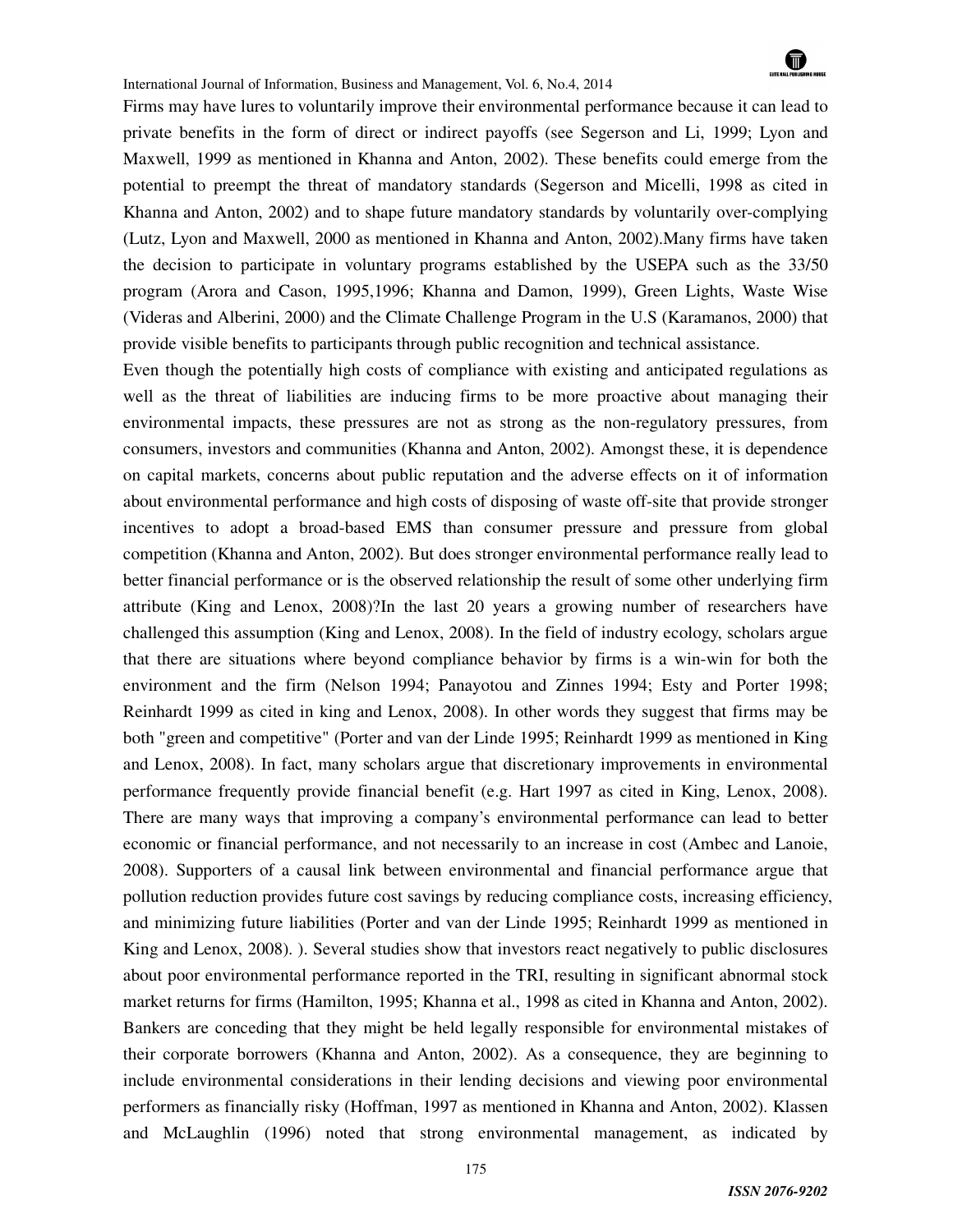environmental performance awards resulted in significant positive financial performance, as measured by stock market performance. Furthermore, Deutsch (1998) noticed that eco-efficient companies reward stockholders with good financial performance. Nielsen in 1999 observed that at least one investment firm back then, Innovest Strategic Value Advisors, recommended stocks based on the firm's environmental record. Therefore, better environmental performance can improve the value of the firm and attract new stockholders (Melnyk, Sroufe and Calantone, 2003).

Firms are facing growing pressure to become greener (Ambec and Lanoie, 2008). Various stakeholders press companies to reduce their negative impact on the environment (Ambec and Lanoie, 2008). One important way that companies can reduce outside tension is by involving key stakeholder groups in environmental activities and initiatives (Florida and Davison, 2001). By stakeholders we mean individuals, groups, and formal organizations who have either a perceived interest or impact on a particular resource (Selin and Chavez, 1995).EMS plants were almost three times as likely to involve neighbors and citizen groups in their environmental initiatives and more than twice as likely to involve local government (Florida and Davison, 2001). They can be divided into primary and secondary stakeholders (Kolk, 2000). On the one hand, primary stakeholders play an active role in the company's survival (Kolk, 2000). On the other hand, secondary stakeholders affect and are affected by the company but are not essential for the survival of the company (Kolk, 2000). Nevertheless, secondary stakeholders, as media and NGO's, have a considerable influence on environmental reporting (Kolk, 2000). Collaboration in the environmental management field is increasingly evident as managers supplement centralized decision-making methods by using standing committees, associations, negotiated settlements, and friends groups to assist in setting policy, planning, and managing the resource (Selin and Chavez, 1995). EMS appear to be an effective and useful tool for managing environmental risk outside the plant (Florida and Davison, 2001). The potential for adverse public pressure in response to information about poor environmental performance and the high costs or other barriers to waste treatment and disposal at the end-of-the-pipe are motivating firms to be more innovative about managing their environmental impacts (Khanna and Anton, 2002). Public policy can influence adoption of comprehensive EMSs by firms by providing information about the environmental performance of firms to the public, public recognition to firms with EMSs, and educating the public about the adverse effects of various pollutants, while maintaining stringency of the regulatory framework that imposes high costs of pollution on firms (Khanna and Anton, 2002).

The stakeholders, in specific, that influence the adoption of management practices are the below:

- *Government pressures* 

 Legislation authorizes agencies to declare and enforce regulations, a form of coercive power (Delmas, Toffel, 2004). Governments play an important role in firms' decision to adopt ISO 14001 (Delmas, 2002 as mentioned in Delmas, Toffel, 2004). They can act as a coercive force by sending a clear signal of their endorsement of ISO 14001 by enhancing, for instance, the reputation of adopters (Delmas, Toffel, 2004). Governments can also facilitate adoption by reducing information and search costs linked to the adoption of the standard by providing technical assistance to potential adopters (Delmas, Toffel, 2004).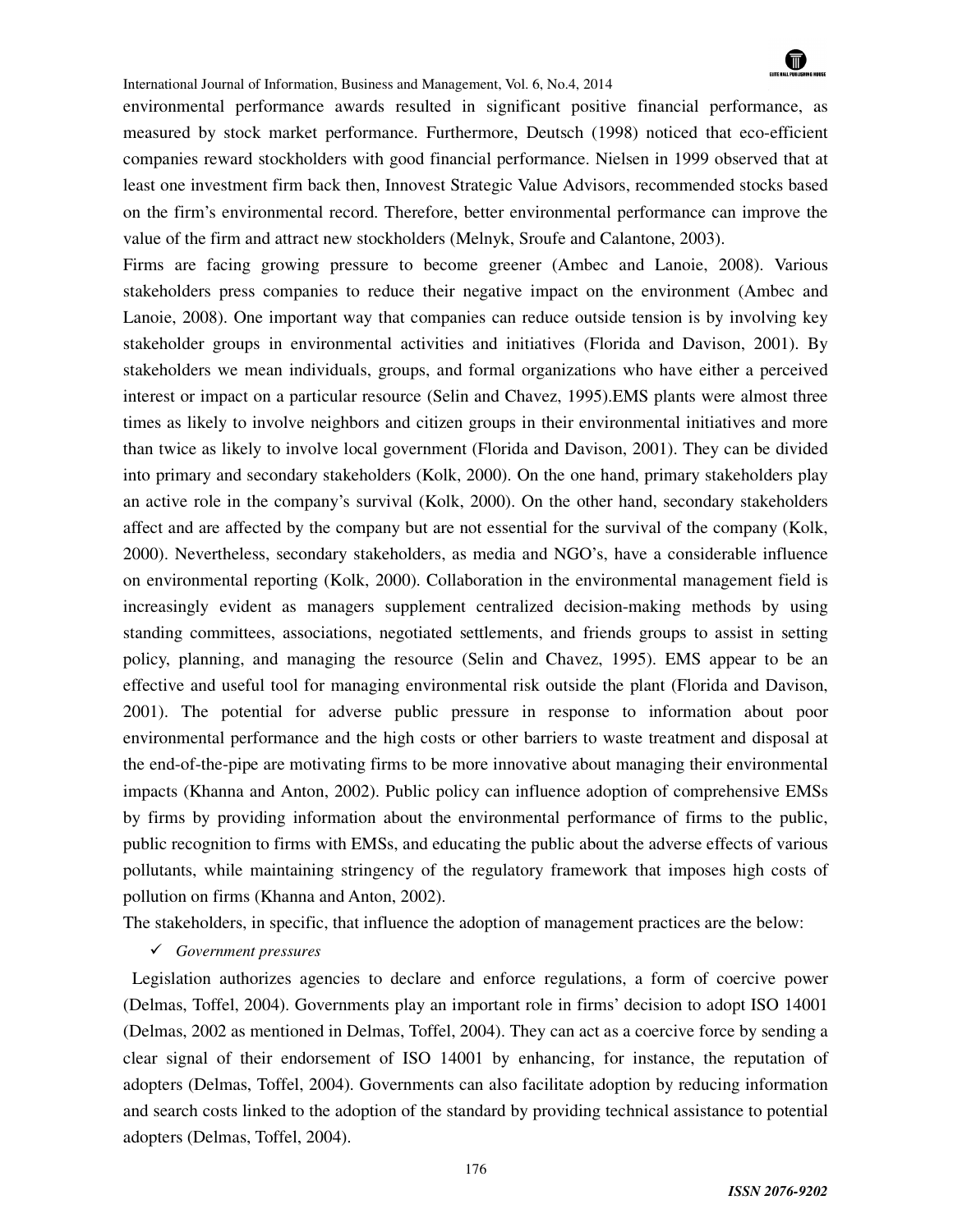### - *Customer pressures*

Concerns about the adverse impacts on a firm's reputation, if perceived as environmentally unfriendly, are becoming important for firms (Khanna and Anton, 2002). Public opinion polls indicate growing environmental consciousness among consumers (Cairncross, 1995; Gutfield, 1991 as mentioned in Khanna and Anton, 2002). Therefore, firms respond to customer requirements (Delmas, Toffel, 2004). The customer–supplier relationship is possibly the primary mechanism through which quality management standards have promulgated (Anderson *et al*., 1999 as cited in Delmas and Toffel, 2004). It has been found by several studies that firms that adopted environmental management practices were motivated by customer concerns (Delmas, Toffel, 2004).As an illustration, a survey of the largest Canadian firms showed that customer pressure was the second most cited source of pressure to adopt an environmental management plan, after government pressure (Henriques and Sadorsky, 1996 as mentioned in Delmas and Toffel, 2004).In addition, Khanna and Anton in 2002 found that US companies that sell final goods adopt more comprehensive EMSs than companies that sell intermediate goods (Delmas, Toffel, 2004). This means that retail consumers exert more pressure on companies to adopt environmental management practices than commercial and industrial customers (Delmas and Toffel, 2004).Finally, Christmann and Taylor in 2001 displayed that customers in developed countries have influenced companies in China to improve their environmental compliance and adopt the ISO 14001 EMS standard (Delmas and Toffel, 2004).

## - *Community and environmental interest group pressures*

Do environmental management systems enable plants to better manage their emission and waste streams in ways that pose less environmental risk to the communities in which they are located (Florida and Davison, 2001)? Local communities can impose coercive pressure on companies through their vote in local and national elections, via environmental activism within environmental nongovernment organizations (NGOs) and by filing citizen lawsuits (Delmas and Toffel, 2004). Several studies have found that company decisions to adopt environmental management practices are influenced by the desire to improve or maintain relations with their communities (Delmas and Toffel, 2004 ).For instance, Henriques and Sadorsky surveyed 700 firms in 1992, which indicated that community group pressure influenced them to adopt an environmental plan (Delmas, Toffel, 2004). The adoption of these programs was positively associated with firms' active engagement with community stakeholders (Florida and Davison, 2001 as mentioned in Delmas and Toffel, 2004). Another study based on a survey of ISO 14001 certified companies across 15 countries found that one of the strongest motivating factors to pursue certification was the desire to be a good neighbor (Raines, 2002 as cited in Delmas and Toffel, 2004). Greater declines in toxic emissions have been observed among plants located in communities with higher voting rates (Hamilton, 1999 as cited in Delmas and Toffel, 2004) and in states with higher membership in environmental interest groups (Maxwell *et al*., 2000 as mentioned in Delmas and Toffel, 2004). Higher environmental interest group membership levels indicate a community's pro-environmental stance and greater propensity to use these organizations to lobby for more stringent regulation (Maxwell *et al.,* 2000 as cited in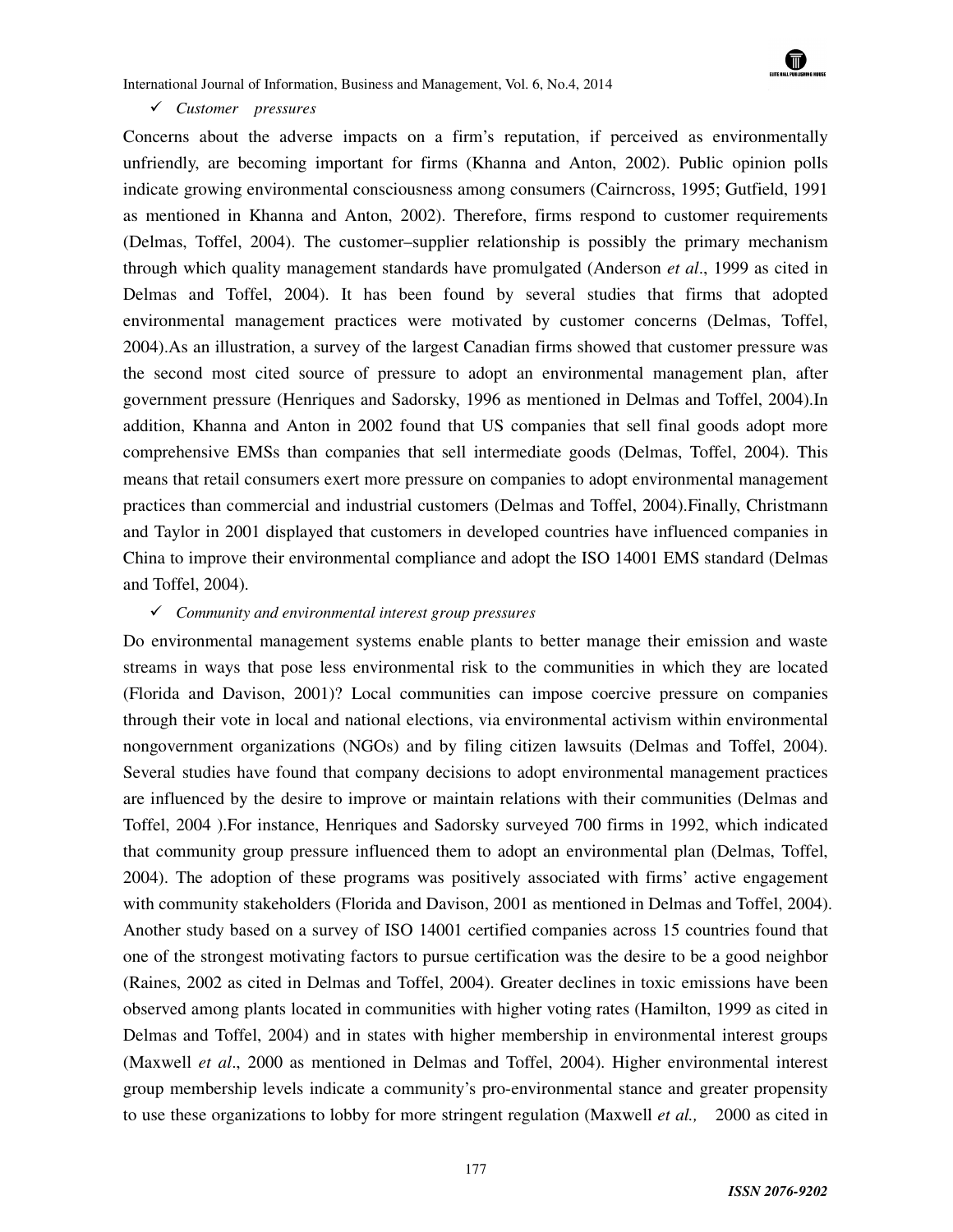

Delmas, Toffel, 2004). Hence, higher membership rates provide a credible threat of increased regulation, which in turn drives firms to self-regulate (Delmas, Toffel, 2004). For example, after Mitsubishi Corporation was subject to a protracted consumer boycott led by the Rainforest Action Network (RAN), Mitsubishi announced that it would no longer use old-growth forest products (World Rainforest Movement, 1998 as cited in Delmas and Toffel, 2004).

- *Industry pressure* 

 Several studies have indicated that industry associations have motivated firms to adopt environmental management practices (Delmas and Toffel, 2004). Kollman and Prakash in 2002 observed that the decision of whether to pursue certification, and which standard to certify against (ISO 14001 or the European Union's Eco-Audit and Management Scheme), was strongly affected by stakeholder pressures from industry associations additionally to regional chambers of commerce, suppliers and regulators (Delmas and Toffel, 2004).

- *Interactions* 

The pressure from environmental groups may encourage the formulation of more stringent regulations, which can induce industry leaders to encourage laggard firms to adopt environmental practices (Delmas, Toffel, 2004). For instance, following its chemical disaster in Bhopal in 1984, Union Carbide faced mounting public pressure for more stringent safety and environmental regulations. In reply to that, the chemical industry developed and promoted a set of environment, health and safety (EHS) management practices – the Responsible Care program – to chemical industry associations in Canada and the United States (King and Lenox, 2000; Prakash, 2000 as mentioned in Delmas and Toffel, 2004).

## - *The moderating effects of firm characteristics*

EMSs are mainly relative for medium and large companies, as smaller companies might prefer a more informal type of improvement cycle (Kolk, 2000).Multinational corporations are often held to higher standards for social and environmental responsibility than national companies because they are subject to the additional pressure of stakeholders from foreign countries (Zyglidopoulos, 2002 as cited in Delmas and Toffel, 2004).Particularly, social and environmental activists have targeted Nike, McDonald's, Starbucks and Home Depot in part because of their market leadership position (Roberts, 2003; Rowley and Berman, 2000 as mentioned in Delmas and Toffel, 2004). Multinational companies, market leaders and firms with poor environmental records may have more to gain by developing sophisticated mechanisms to anticipate and manage external pressures (Delmas and Toffel, 2004). EMS is associated with factories that are larger, more committed to total quality management, and more innovative in general (Florida and Davison, 2001 as mentioned in Florida and Davison, 2001). Green companies tend to be more innovative in general and adoption of advanced environmental practices stems from a deep commitment to finding innovative solutions to reduce waste and improve efficiency (see Florida 1995; Florida, Atlas and Cline 1999).

To sum up better environmental performance may make the relations between the firm and its external stakeholders easier and reduce the risk correlated with these relations (Ambec and Lanoie, 2008).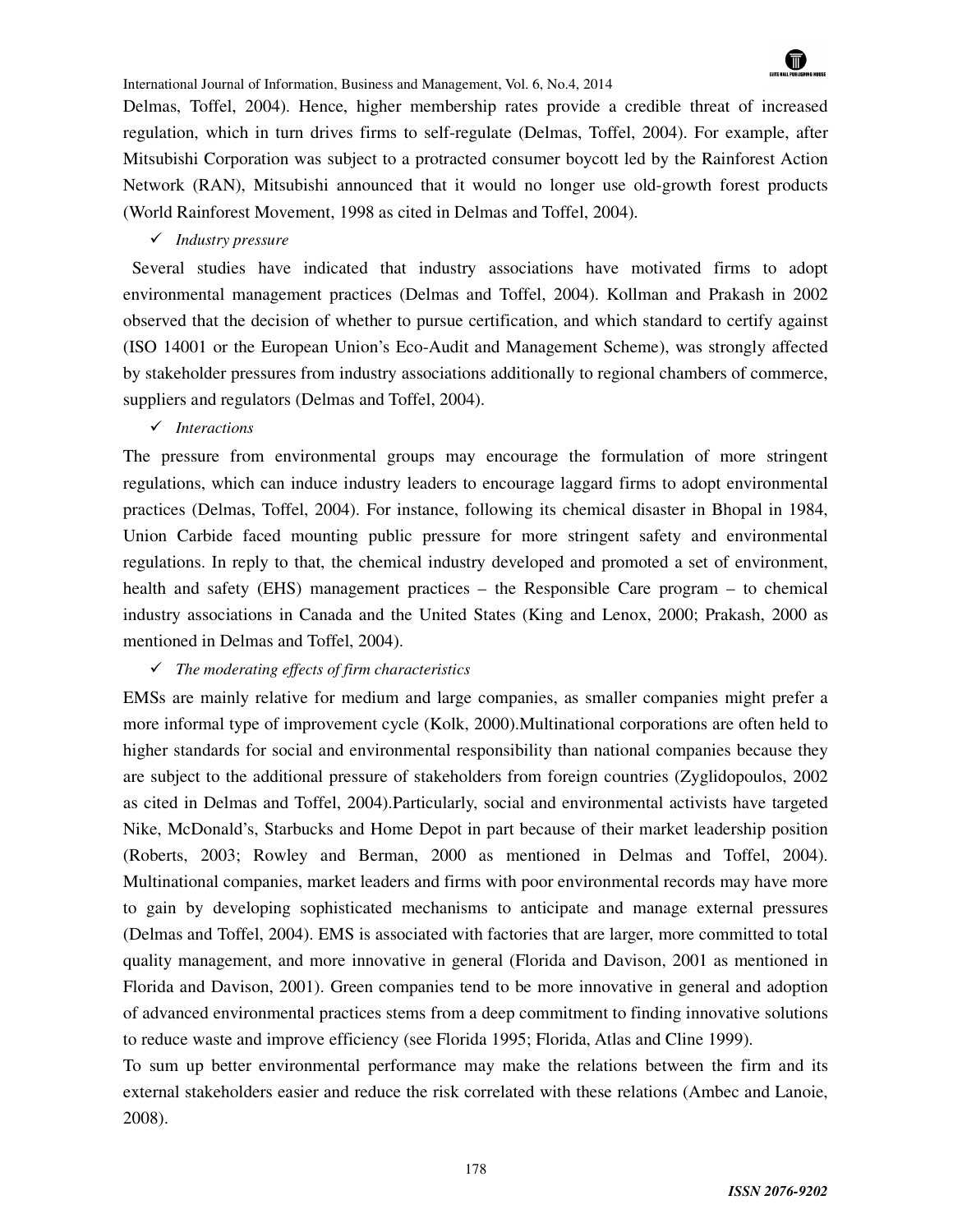

The substantial nature of environmental protection costs indicates that strategies that affect these costs are an important determinant of a firm's competitive position (Christmann, 2000). Firms can improve their competitive position and at the same time reduce the negative effects of their activities on the natural environment by applying certain "best practices" of environmental management (Cairncross, 1992; Hart, 1995; Schmidheiny, 1992; Smart, 1992; Shrivastava, 1995b as mentioned in Christmann, 2000). "Best practices" enable firms to simultaneously protect the environment and reduce costs (Christmann, 2000). Adopting "best practices" that focus on firms' production processes can result to cost advantage (Hart, 1995; Stead & Stead, 1995 as cited in Christmann, 2000). These process-focused "best practices" comprise redesigning production processes to be less polluting, substituting less polluting inputs, recycling byproducts of the process, and innovating less polluting processes (Ashford, 1993; Dechant & Altman; 1994; Florida, 1996; Hart, 1995; Porter & van der Linde, 1995a, 1995b as mentioned in Christmann, 2000). All of the above are intended to reduce the cost of production by increasing the efficiency of production processes and by reducing input and waste-disposal costs (Newman & Breeden, 1992; Smart, 1992; Hart, 1995; Shrivastava, 1995a, 1995b; Stead & Stead, 1995 as cited in Christmann, 2000). The environmental impact of firms' operations throughout the entire life-cycle of its products – from product design through manufacturing, use, and disposal – can also contribute to cost advantage (Christmann, 2000). Nevertheless, the cost advantages from implementing these "best practices" depend on environmental government regulations, which have not yet been instituted in many countries (Christmann, 2000). For example, firms are required to bear the environmental costs associated with the disposal of their products only if government regulations require them to internalize the entire life-cycle costs of their products (Christmann, 2000). Additionally to manufacturing costs, "best practices" can also lower a range of other costs such as potential liability costs, legal fees (Shrivastava, 1995 as cited in Christmann, 2000), and potential product-take back costs.

Producing greener products through a differentiation strategy may enhance workers' commitment toward a company, and this could facilitate recruiting and retaining workers (Ambec and Lanoie, 2008). In the same spirit, reducing the material or energy costs of a product may facilitate the incorporation of environmental features into the product, helping to develop a differentiation strategy (Ambec and Lanoie, 2008). Moreover it may improve the overall image or prestige of a company, and thus increase customers' loyalty or support sales efforts (Ambec and Lanoie, 2008). It is possible that better environmental performance through greener products or services can allow companies to use a differentiation strategy so as to exploit niches in environmentally conscious market segments (Ambec and Lanoie, 2008). Differentiation advantage creates the potential for increasing product prices, which results in higher revenues (Christmann, 2000). Even if green products or services are more expensive to produce, the extra cost can likely be transferred to consumers who are willing to pay more for more environmentally friendly products or services (Ambec and Lanoie, 2008). Consumers' willingness to buy green products in general is important (Ambec and Lanoie, 2008). For instance, 80% of French adults say they favor the purchase of eco-products, while 10% say they actually make such purchases regularly (Guilloux, 2006 as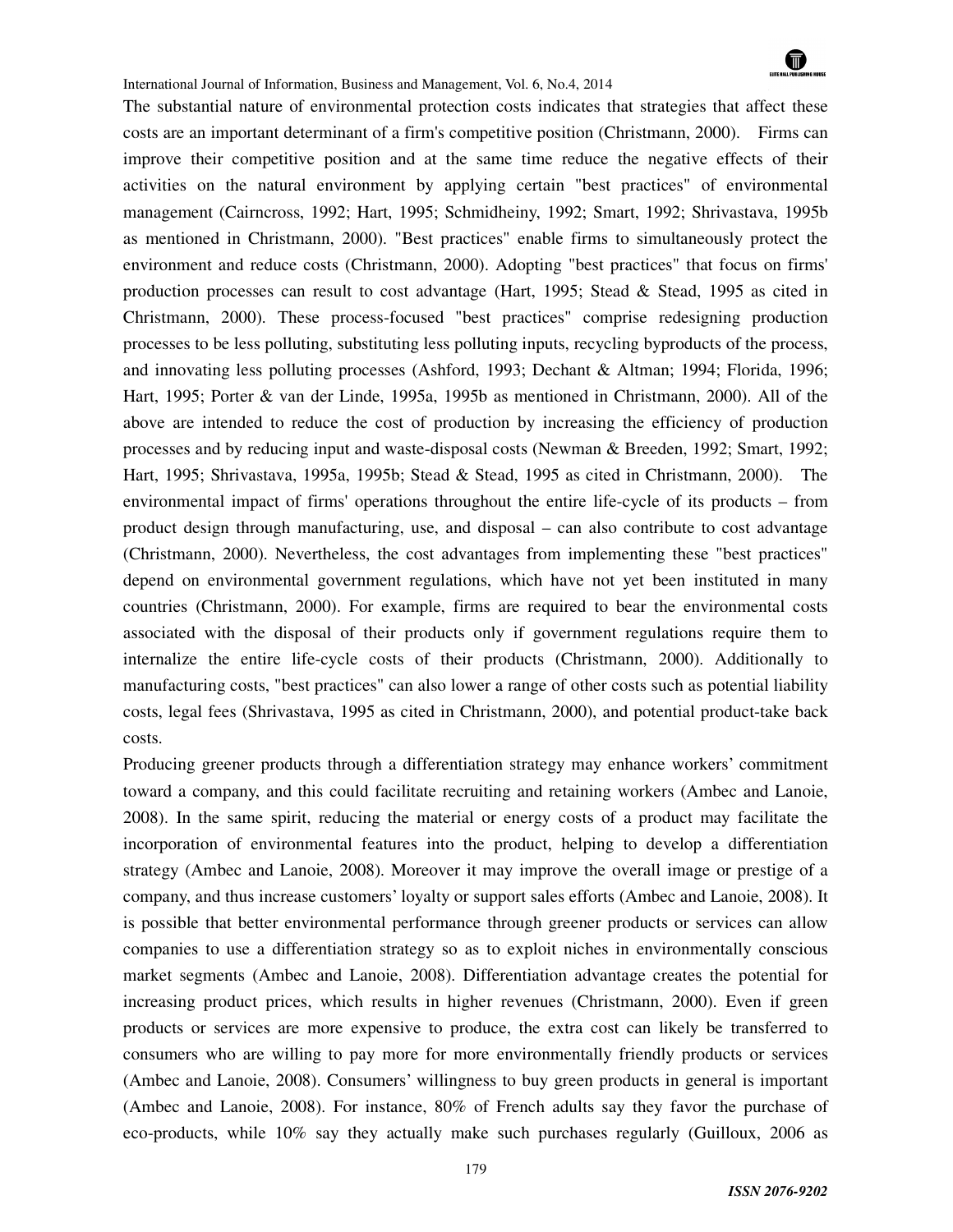

mentioned in Ambec and Lanoie, 2008). Among the classic examples is Patagonia, an American sport Garments Company, which in the 1990s launched new lines of clothing made of recycled PET (polyethylene terephthalate) and organic cotton. This was a commercial success in spite of the higher price of these products (Reinhardt, 2000 as cited in Ambec and Lanoie, 2008). Most companies expect that when goods are comparably priced, environmental attributes can break the tie (Khanna and Anton, 2002). As a consequence, companies are increasingly using environmentalism as a marketing tool (Hoffman, 1997 as mentioned in Khanna and Anton, 2002). Generally speaking, a differentiation strategy is more likely to work when: (a) the information about the environmental features of the product is credible, (b) consumers are willing to pay for extra environmental features, and (c) there is a barrier to imitation from competitors (Ambec and Lanoie, 2008). Notably, Hart (1995) suggested that firms will only be able to successfully adopt product-stewardship strategies and achieve differentiation through environmentally responsible products if they have first made significant progress in the implementation of pollution-prevention technologies, which is a process-focused "best practice"(Christmann, 2000).

Firms, in their search for better environmental performance, are led to do research and development in the area of pollution-control/prevention technologies, in order to optimize their manufacturing or waste management processes (Ambec and Lanoie, 2008). This can lead to technological breakthroughs that potentially can be attractive for others (Ambec and Lanoie, 2008).In particular, pollution can be reduced through prevention or through control (Hart 1995 as mentioned in Christmann, 2000). In the one hand, pollution prevention aspires to reduce, change, or prevent emissions and effluent discharges through better material substitution, housekeeping, recycling, or changes in the production process (Willig, 1994; Stead & Stead, 1995 as cited in Christmann, 2000). Pollution-prevention technologies, which are also named as source-reduction technologies or clean technologies, minimize the creation of pollution and wastes in the production process (Christmann, 2000 Hence, the use of pollution-prevention technologies has the potential to increase the efficiency of production (Schmidheiny, 1992; Smart, 1992 as mentioned in Christmann, 2000). Efficiency increases result from reduction of input costs by means of better utilization of inputs or substitution of less costly inputs, savings from recycling or reusing materials, and reduction of waste disposal costs (Christmann, 2000). Pollution prevention in production processes may as well reduce cycle time by simplifying or removing unnecessary steps in the operations or reduce downtime via higher-quality monitoring equipment (Porter & van der Linde, 1995b as cited in Christmann, 2000). Additionally, pollution-prevention technologies may cut emissions well below required levels, resulting in reduced compliance and liability costs (Christmann, 2000). On the other hand, pollution control aims to trap, store, treat, and dispose of emissions and effluents using pollution-control equipment (Christmann, 2000). Pollution control technologies are investments in non-productive assets; added costs with no potential to increase the efficiency of production (Christmann, 2000). In brief, for cost advantage from environmental technologies to be sustainable, these technologies must be difficult to imitate by the firm's competitors (Lippman & Rumelt, 1982; Wernerfelt, 1984; Barney, 1991 as mentioned in Christmann, 2000).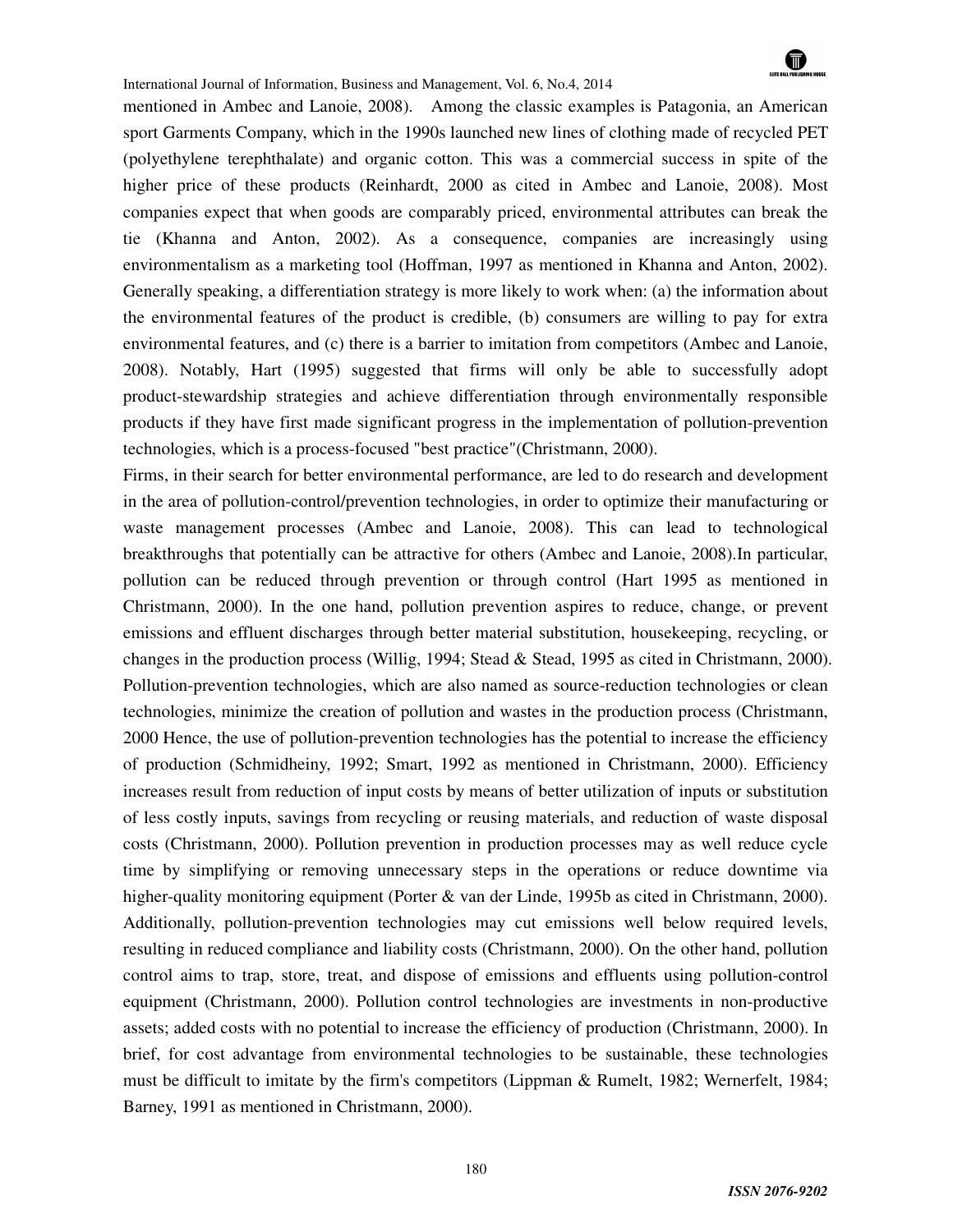#### **Conclusion**

"Pollution is a manifestation of economic waste and involves unnecessary or incomplete utilization of resources. Reducing pollution is often coincident with improving productivity with which resources are used" (Porter & van der Linde, 1995, p. 99 as cited in Ambec and Lanoie, 2008). EMS are effective management tools which enable firms to better anticipate and proactively address potential environmental risks, community concerns, or regulatory issues before they become more substantial programs (Florida and Davison, 2001). Firms in possession of a formal EMS perceive impacts well beyond pollution abatement and see a critical positive impact on many dimensions of operations performance (Melnyk, Sroufe and Calantone, 2003). The results also show that firms having gone through EMS certification experience a greater impact on performance than do firms that have not certified their EMS (Melnyk, Sroufe and Calantone, 2003). In particular, concerns about environmental liabilities and the threat of high costs of compliance with anticipated and existing mandatory regulations have a statistically significant influence on the incentives for corporate environmental management (Khanna and Anton, 2002). The extent and relative importance of external pressures from consumers, investors, competitive markets, and of regulatory

pressures from existing and anticipated mandatory regulations faced by firms in inducing them to undertake an environmental management approach (Khanna and Anton, 2002) are also factors that influence corporate environmental decision making.

#### **Bibliography**

Ambec, S. and Lanoie, P. (2008) Does it pay to be green? A systematic overview, *The Academy of Management Perspectives* Vol. 22, No. 4, pp. 45-62

Christmann, P. (2000) Effects of "best practices" of environmental management on cost advantage: the role of complementary assets, *Academy of Management Journal* Vol.43 No. 4, pp.663-680

Delmas, M. (2002) The diffusion of environmental management standards in Europe and in the United States: an institutional perspective, *Policy Sciences* Vol.35 No.1, pp.91-119

Delmas, M. and Toffel, M. (2004) Stakeholders and environmental management practices: an institutional framework, *Business Strategy and the Environment* Vol.13, No.1, pp. 209-222

Florida, R. and Davison, D. (2001) Gaining from green management: Environmental Management Systems Inside and Outside the Factory, *California Management Review* Vol.43, No. 3, pp.64-65

Grossman, G. and Krueger, A. (2003) Economic Growth and the Environment, *The Quarterly Journal of Economics ,*Vol. 110, No. 2, pp. 353-377

Guo, H.C., Liu, L., Huang, G.H., Fuller, G.A., Zou, R. and Yin, Y.Y. (2001) A system dynamics approach for regional environmental planning and management: A study for the Lake Erhai Basin *Journal of Environmental Management*  Vol.61, No.1, pp. 93-111

Hart, S. and Ahuja, G. (1996) Does it pay to be green? An empirical examination of the relationship between emission